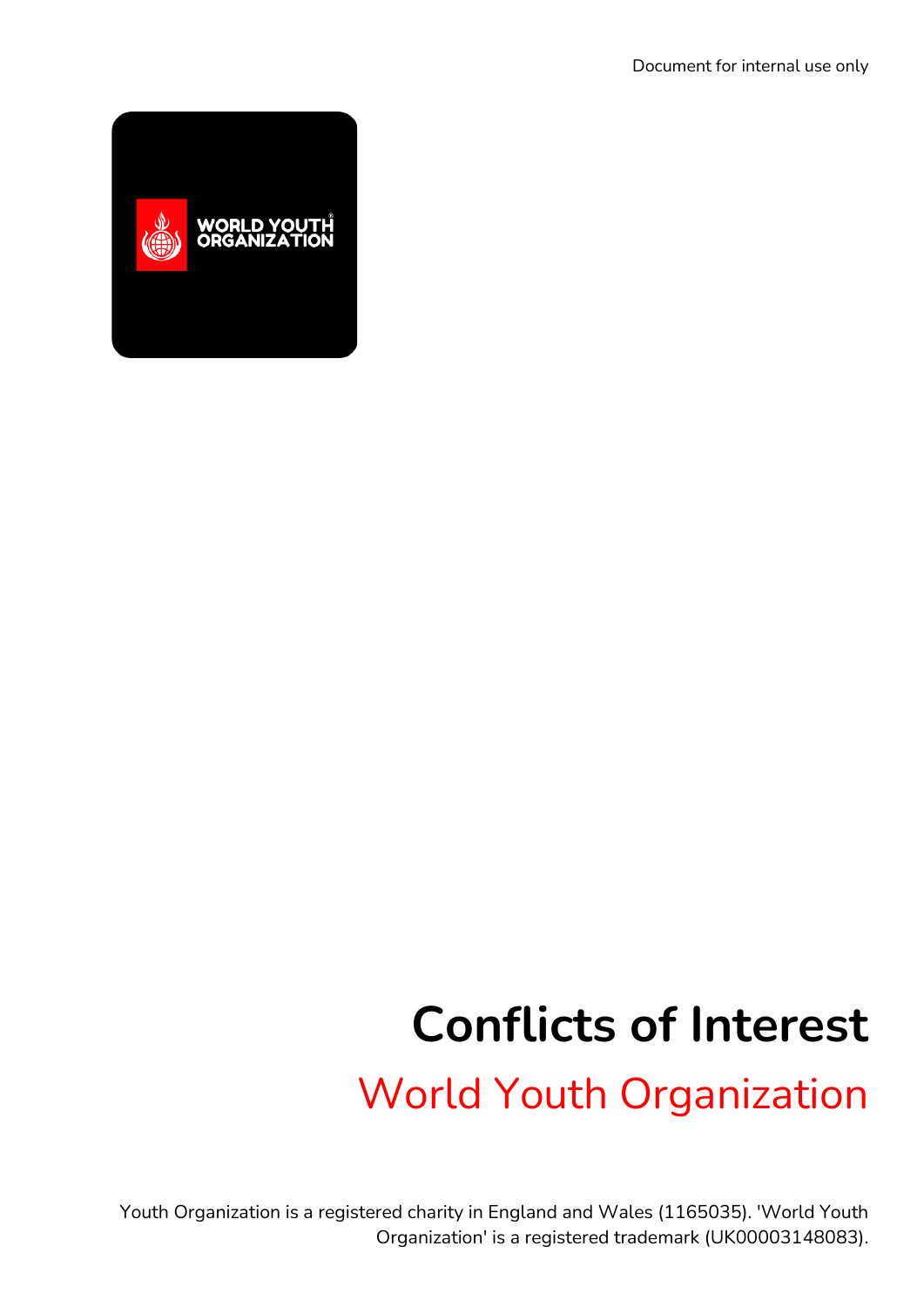**This policy applies to trustees and all staff, and should be read in conjunction with the attached declaration of interests form.**

### **Why we have a policy**

Trustees have a legal obligation to act in the best interests of the charity, and in accordance with the charity's governing document. Staff and volunteers have similar obligations.

Conflicts of interests may arise where an individual's personal or family interests and/or loyalties conflict with those of the charity. Such conflicts may create problems; they can:

- Inhibit free discussion:
- Result in decisions or actions that are not in the interests of the charity; and
- Risk the impression that the charity has acted improperly.

For those parts of the organisation involved in giving advice, examples of conflict of interest include:

- Acting for both sides in a dispute.
- The client is presenting a case that involves a member of the organisation staff or management committee.
- The client is presenting a case that the adviser or other member of staff knows is based on false information.
- The client's case involves or potentially involves undertaking action against the organisation or a funder.

The aim of this policy is to protect both the organisation and the individuals involved from any appearance of impropriety.

## **The declaration of interests**

Accordingly, we are asking the trustees and all staff to declare their interests, and any gifts or hospitality received in connection with their role in the charity. A declaration of interests form is provided for this purpose, listing the types of interest you should declare.

To be effective, the declaration of interests needs to be updated at least annually, and also when any changes occur.

If you are not sure what to declare, or whether / when your declaration needs to be updated, please err on the side of caution. If you would like to discuss this issue, please contact the company secretary (who at World Youth Organization is the Chief Executive)

Youth Organization is a registered charity in England and Wales (1165035). 'World Youth Organization' is a registered trademark (UK00003148083).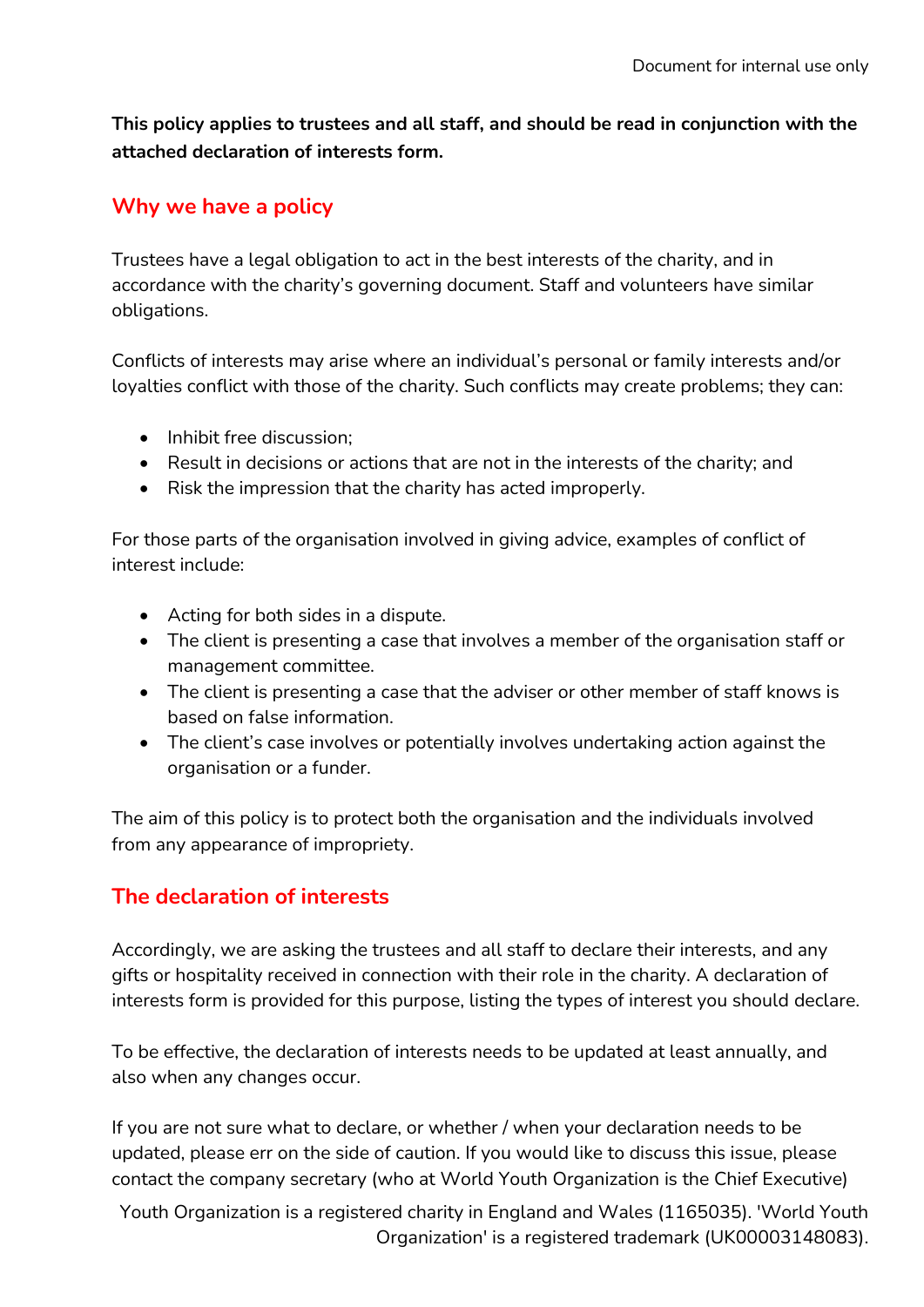for confidential guidance. Interests will be recorded on the charity's register of interests, which will be maintained by the company secretary. The register will be accessible to trustees and senior members of staff.

#### **Data Protection**

The information provided will be processed in accordance with data protection principles as set out in the Data Protection Act 1998 and GDPR. Data will be processed only to ensure that trustees and all staff act in the best interests of the charity. The information provided will not be used for any other purpose.

## **What to do if you face a conflict of interest**

If you are a user of the charity's services, or the carer of someone who uses the charity's services, you should not be involved in decisions that directly affect the service that you, or the person you care for, receive(s). You should declare your interest at the earliest opportunity and withdraw from any subsequent discussion. The same applies if you face a conflict for any other reason.

You may, however, participate in discussions from which you may indirectly benefit, for example where the benefits are universal to all users, or where your benefit is minimal. If you fail to declare an interest that is known to the company secretary and / or the chair, the secretary or chair will declare that interest.

## **Decisions taken where a trustee or member of staff has an interest**

In the event of the Board of Trustee having to decide upon a question in which a trustee or member of staff has an interest, all decisions will be made by vote, with a simple majority required. A quorum must be present for the discussion and the decision; interested parties will not be counted when deciding whether the meeting is quorate. Interested Board of Director members may not vote on matters affecting their own interests.

All decisions under a conflict of interest will be recorded by the company secretary and reported in the minutes of the meeting. The report will record:

- The nature and extent of the conflict;
- An outline of the discussion:

Youth Organization is a registered charity in England and Wales (1165035). 'World Youth Organization' is a registered trademark (UK00003148083).